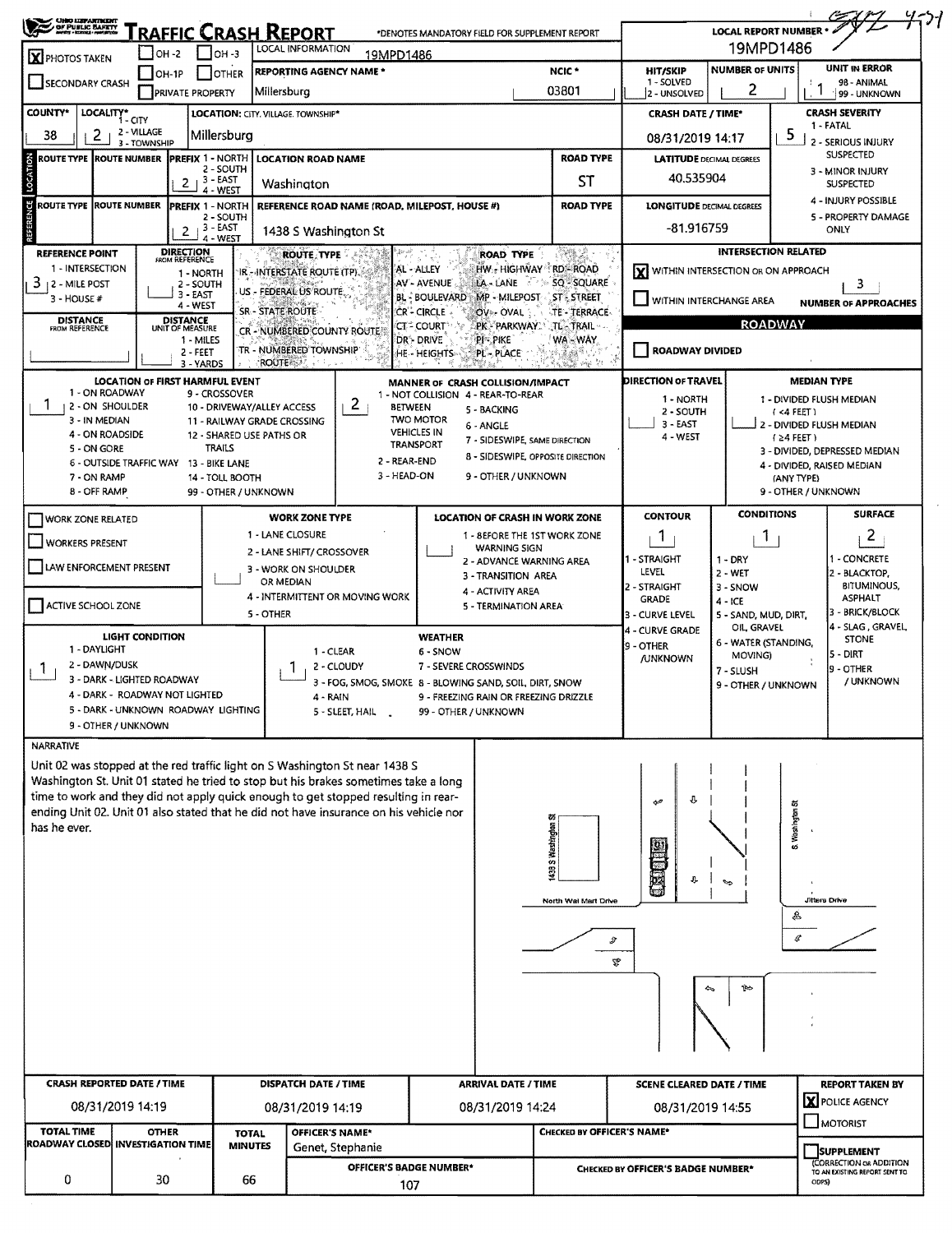| <b>CHOO DEPARTMENT<br/>OF PUBLIC BAFKYY</b><br>SANY : REEL : FRONT                                                |                                                                         |                                            |                                                 |                                                   |                                                          | <b>LOCAL REPORT NUMBER</b>                                          |  |  |  |  |  |
|-------------------------------------------------------------------------------------------------------------------|-------------------------------------------------------------------------|--------------------------------------------|-------------------------------------------------|---------------------------------------------------|----------------------------------------------------------|---------------------------------------------------------------------|--|--|--|--|--|
|                                                                                                                   |                                                                         |                                            |                                                 |                                                   |                                                          | 19MPD1486                                                           |  |  |  |  |  |
| UNIT#<br>OWNER NAME: LAST, FIRST, MIDDLE ( CI SAME AS DRIVER)                                                     |                                                                         |                                            |                                                 | OWNER PHONE:INCLUDE AREA CODE (E) SAME AS DRIVER) | DAMAGE                                                   |                                                                     |  |  |  |  |  |
| YODER, RAYMOND, M                                                                                                 |                                                                         |                                            | 330-600-0098                                    |                                                   | <b>DAMAGE SCALE</b><br>1 - NONE<br>3 - FUNCTIONAL DAMAGE |                                                                     |  |  |  |  |  |
| OWNER ADDRESS: STREET, CITY, STATE, ZIP ( C SAME AS DRIVER)                                                       |                                                                         |                                            |                                                 |                                                   | 2<br>2 - MINOR DAMAGE<br>4 - DISABLING DAMAGE            |                                                                     |  |  |  |  |  |
| 2455 CR 200, DUNDEE, OH, 44624<br><b>COMMERCIAL CARRIER: NAME, ADDRESS, CITY, STATE, ZIP</b>                      |                                                                         |                                            |                                                 | COMMERCIAL CARRIER PHONE: INCLUDE AREA CODE       | 9 - UNKNOWN                                              |                                                                     |  |  |  |  |  |
|                                                                                                                   |                                                                         |                                            |                                                 |                                                   |                                                          | <b>DAMAGED AREA(S)</b>                                              |  |  |  |  |  |
| LP STATE LICENSE PLATE #                                                                                          | <b>VEHICLE IDENTIFICATION #</b>                                         |                                            | <b>VEHICLE YEAR</b>                             | <b>VEHICLE MAKE</b>                               | INDICATE ALL THAT APPLY                                  |                                                                     |  |  |  |  |  |
| <b>HVM6401</b><br>OН                                                                                              | 1GCEK14T3XE108605                                                       |                                            | 1999                                            | CHEVROLET                                         |                                                          |                                                                     |  |  |  |  |  |
| <b>INSURANCE COMPANY</b><br>INSURANCE                                                                             | <b>INSURANCE POLICY #</b>                                               |                                            | <b>COLOR</b>                                    | <b>VEHICLE MODEL</b>                              |                                                          |                                                                     |  |  |  |  |  |
| <b>IVERIFIED</b>                                                                                                  |                                                                         |                                            | <b>RED</b>                                      | SILVERADO                                         |                                                          |                                                                     |  |  |  |  |  |
| <b>TYPE OF USE</b><br>IN EMERGENCY                                                                                | US DOT #                                                                |                                            | <b>TOWED BY: COMPANY NAME</b>                   |                                                   |                                                          |                                                                     |  |  |  |  |  |
| <b>GOVERNMENT</b><br>COMMERCIAL<br><b>RESPONSE</b>                                                                | VEHICLE WEIGHT GVWR/GCWR                                                |                                            | <b>HAZARDOUS MATERIAL</b>                       |                                                   |                                                          |                                                                     |  |  |  |  |  |
| # OCCUPANTS<br>INTERLOCK<br>DEVICE<br><b>HIT/SKIP UNIT</b>                                                        | $1 - 510K$ LBS.                                                         |                                            | <b>TMATERIAL</b><br><b>CLASS #</b>              | <b>PLACARD ID#</b>                                |                                                          |                                                                     |  |  |  |  |  |
| <b>EQUIPPED</b>                                                                                                   | 2 - 10.001 - 26K LBS.<br>$3 - 26K$ LBS.                                 | PLACARD                                    | RELEASED                                        |                                                   |                                                          |                                                                     |  |  |  |  |  |
| 1 - PASSENGER CAR<br>6 - VAN (9-15 SEATS)                                                                         | 12 - GOLF CART                                                          | 1B - LIMO (UVERY VEHICLE)                  |                                                 | 23 - PEDESTRIAN/SKATER                            |                                                          | 6<br>12                                                             |  |  |  |  |  |
| 2 - PASSENGER VAN<br>7 - MOTORCYCLE 2-WHEELED<br>4<br>(MINIVAN)                                                   | 13 - SNOWMOBILE                                                         | 19 - BUS (16+ PASSENGERS)                  |                                                 | 24 - WHEELCHAIR (ANY TYPE)                        |                                                          | 11                                                                  |  |  |  |  |  |
| 8 - MOTORCYCLE 3-WHEELED<br>UNIT TYPE 3 - SPORT UTILITY<br>9 - AUTOCYCLE                                          | 14 - SINGLE UNIT<br><b>TRUCK</b>                                        | 20 - OTHER VEHICLE<br>21 - HEAVY EQUIPMENT |                                                 | 25 - OTHER NON-MOTORIST<br>26 - BICYCLE           |                                                          |                                                                     |  |  |  |  |  |
| <b>VEHICLE</b><br>10 - MOPED OR MOTORIZED<br><b>BICYCLE</b><br>4 - PICK UP                                        | 15 - SEMI-TRACTOR<br>16 - FARM EQUIPMENT                                | 22 - ANIMAL WITH RIDER OR                  | 27 - TRAIN                                      |                                                   |                                                          |                                                                     |  |  |  |  |  |
| S - CARGO VAN<br>11 - ALL TERRAIN VEHICLE                                                                         | 17 - MOTORHOME                                                          |                                            | ANIMAL-DRAWN VEHICLE                            | 99 - UNKNOWN OR HIT/SKIP                          |                                                          |                                                                     |  |  |  |  |  |
| (ATV/UTV)<br># OF TRAILING UNITS                                                                                  |                                                                         |                                            |                                                 |                                                   | 12                                                       |                                                                     |  |  |  |  |  |
| WAS VEHICLE OPERATING IN AUTONOMOUS                                                                               |                                                                         |                                            |                                                 |                                                   |                                                          | 12                                                                  |  |  |  |  |  |
| MODE WHEN CRASH OCCURRED?                                                                                         | 0 - NO AUTOMATION<br>U<br>1 - DRIVER ASSISTANCE                         |                                            | 3 - CONDITIONAL AUTOMATION 9 - UNKNOWN          |                                                   |                                                          |                                                                     |  |  |  |  |  |
| 2<br>1 - YES 2 - NO 9 - OTHER / UNKNOWN                                                                           | AUTONOMOUS 2 - PARTIAL AUTOMATION 5 - FULL AUTOMATION                   | 4 - HIGH AUTOMATION                        |                                                 |                                                   |                                                          |                                                                     |  |  |  |  |  |
|                                                                                                                   | MODE LEVEL                                                              |                                            |                                                 |                                                   |                                                          |                                                                     |  |  |  |  |  |
| 1 - NONE<br>6 - BUS - CHARTER/TOUR                                                                                | $11 - FIRE$                                                             | 16 - FARM                                  |                                                 | 21 - MAIL CARRIER                                 |                                                          |                                                                     |  |  |  |  |  |
| $2 - TAX$<br>7 - BUS - INTERCITY<br>3 - ELECTRONIC RIDE<br><b>B-BUS-SHUTTLE</b>                                   | 12 - MILITARY<br>13 - POLICE                                            | 17 - MOWING                                | 1B - SNOW REMOVAL                               | 99 - OTHER / UNKNOWN                              |                                                          | 6                                                                   |  |  |  |  |  |
| <b>SHARING</b><br><b>SPECIAL</b><br>9 - BUS - OTHER<br>4 - SCHOOL TRANSPORT                                       | 14 - PUBLIC UTILITY                                                     | 19 - TOWING                                |                                                 |                                                   |                                                          |                                                                     |  |  |  |  |  |
| <b>FUNCTION</b><br>10 - AMBULANCE<br>S - BUS - TRANSIT/COMMUTER                                                   | 15 - CONSTRUCTION EQUIP,                                                | PATROL                                     | 20 - SAFETY SERVICE                             |                                                   |                                                          | 12<br>12<br>12                                                      |  |  |  |  |  |
| 1 - NO CARGO BODY TYPE<br>4 - LOGGING                                                                             | 7 - GRAIN/CHIPS/GRAVEL                                                  | <b>11 - DUMP</b>                           |                                                 | 99 - OTHER / UNKNOWN                              |                                                          |                                                                     |  |  |  |  |  |
| 1<br>/ NOT APPLICABLE<br>S - INTERMODAL-<br>$2 - BUS$                                                             | 8 - POLE                                                                |                                            | 12 - CONCRETE MIXER                             |                                                   |                                                          |                                                                     |  |  |  |  |  |
| <b>CONTAINER CHASSIS</b><br><b>CARGO</b><br>3 - VEHICLE TOWING<br>6 - CARGOVAN<br><b>BODY</b>                     | 9 - CARGO TANK                                                          |                                            | 13 - AUTO TRANSPORTER                           |                                                   |                                                          | 豂<br>э<br>9 H.C<br>3                                                |  |  |  |  |  |
| ANOTHER MOTOR VEHICLE<br>/ENCLOSED BOX<br><b>TYPE</b>                                                             | 10 - FLAT BED                                                           |                                            | 14 - GARBAGE/REFUSE                             |                                                   |                                                          |                                                                     |  |  |  |  |  |
| 1 - TURN SIGNALS<br>4 - BRAKES<br>4                                                                               | 7 - WORN OR SLICK TIRES                                                 |                                            | 9 - MOTOR TROUBLE                               | 99 - OTHER / UNKNOWN                              |                                                          |                                                                     |  |  |  |  |  |
| 2 - HEAD LAMPS<br>S - STEERING<br><b>VEHICLE</b><br>3 - TAIL LAMPS<br>6 - TIRE BLOWOUT                            | 8 - TRAILER EQUIPMENT<br>DEFECTIVE                                      | <b>ACCIDENT</b>                            | 10 - DISABLED FROM PRIOR                        |                                                   |                                                          |                                                                     |  |  |  |  |  |
| <b>DEFECTS</b>                                                                                                    |                                                                         |                                            |                                                 |                                                   | $\Box$ - NO DAMAGE [ 0 ]                                 | U-UNDERCARRIAGE[14]                                                 |  |  |  |  |  |
| 1 - INTERSECTION -<br>4 - MIDBLOCK -                                                                              | 7 - SHOULDER/ROADSIDE                                                   |                                            | 10 - DRIVEWAY ACCESS                            | 99 - OTHER / UNKNOWN                              |                                                          |                                                                     |  |  |  |  |  |
| <b>MARKED CROSSWALK</b><br>MARKED CROSSWALK<br>NON-MOTORIST 2 - INTERSECTION -<br>5 - TRAVEL LANE -               | 8 - SIDEWALK                                                            | <b>OR TRAILS</b>                           | 11 - SHARED USE PATHS                           |                                                   | $\Box$ -TOP[13]                                          | $\Box$ - ALL AREAS [ 15 ]                                           |  |  |  |  |  |
| LOCATION<br><b>UNMARKED CROSSWALK</b><br>OTHER LOCATION<br>AT IMPACT 3 - INTERSECTION - OTHER<br>6 - BICYCLE LANE | 9 - MEDIAN/CROSSING<br><b>ISLAND</b>                                    |                                            | 12 - FIRST RESPONDER<br>AT INCIDENT SCENE       |                                                   |                                                          | $\Box$ - UNIT NOT AT SCENE [16]                                     |  |  |  |  |  |
| 1 - STRAIGHT AHEAD<br>1 - NON-CONTACT                                                                             | 9 - LEAVING TRAFFIC                                                     |                                            | 1S - WALKING, RUNNING,                          | 21 - STANDING OUTSIDE                             |                                                          | INITIAL POINT OF CONTACT                                            |  |  |  |  |  |
| 2 - BACKING<br>2 - NON-COLLISION<br>3 - CHANGING LANES                                                            | LANE<br>10 - PARKED                                                     | 16 - WORKING                               | JOGGING, PLAYING                                | DISABLED VEHICLE<br>99 - OTHER / UNKNOWN          | 0 - NO DAMAGE                                            | <b>14 - UNDERCARRIAGE</b>                                           |  |  |  |  |  |
| 3<br>4 - OVERTAKING/PASSING<br>3 - STRIKING                                                                       | 11 - SLOWING OR STOPPED                                                 |                                            | 17 - PUSHING VEHICLE                            |                                                   | 12                                                       | 1-12 - REFER TO UNIT 15 - VEHICLE NOT AT SCENE                      |  |  |  |  |  |
| PRE-CRASH 5 - MAKING RIGHT TURN<br>ACTION<br>4 - STRUCK<br><b>ACTIONS 6 - MAKING LEFT TURN</b>                    | IN TRAFFIC<br>12 - DRIVERLESS                                           |                                            | 18 - APPROACHING OR<br>LEAVING VEHICLE          |                                                   |                                                          | <b>DIAGRAM</b><br>99 - UNKNOWN                                      |  |  |  |  |  |
| 5 - BOTH STRIKING<br>7 - MAKING U-TURN<br><b>B</b> STRUCK                                                         | 13 - NEGOTIATING A CURVE                                                | 19 - STANDING                              |                                                 |                                                   | 13 - TOP                                                 |                                                                     |  |  |  |  |  |
| 8 - ENTERING TRAFFIC<br><b>LANE</b><br>9 - OTHER / UNKNOWN                                                        | 14 - ENTERING OR CROSSING<br>SPECIFIED LOCATION                         |                                            | 20 - OTHER NON-MOTORIST                         |                                                   |                                                          | TRAFFIC                                                             |  |  |  |  |  |
| 1 - NONE                                                                                                          | 8 - FOLLOWING TOO CLOSE 13 - IMPROPER START FROM                        |                                            |                                                 | 18 - OPERATING DEFECTIVE 23 - OPENING DOOR INTO   | <b>TRAFFICWAY FLOW</b>                                   | <b>TRAFFIC CONTROL</b>                                              |  |  |  |  |  |
| 2 - FAILURE TO YIELD<br>/ACDA<br>3 - RAN RED LIGHT<br>9 - IMPROPER LANE                                           | A PARKED POSITION<br>14 - STOPPED OR PARKED                             |                                            | EQUIPMENT<br>19 - LOAD SHIFTING                 | <b>ROADWAY</b><br>99 - OTHER IMPROPER             | 1 - ONE-WAY                                              | 1 - ROUNDABOUT 4 - STOP SIGN                                        |  |  |  |  |  |
| 4 - RAN STOP SIGN<br>CHANGE<br>8                                                                                  | ILLEGALLY                                                               |                                            | /FALLING/SPILLING                               | <b>ACTION</b>                                     | 2 - TWO-WAY<br>2                                         | 2 - SIGNAL<br><b>S - YIELD SIGN</b><br>2                            |  |  |  |  |  |
| S - UNSAFE SPEED<br>10 - IMPROPER PASSING<br>CONTRIBUTING 6 - IMPROPER TURN<br>11 - DROVE OFF ROAD                | 1S - SWERVING TO AVOID<br>16 - WRONG WAY                                |                                            | 20 - IMPROPER CROSSING<br>21 - LYING IN ROADWAY |                                                   |                                                          | 3 - FLASHER<br>6 - NO CONTROL                                       |  |  |  |  |  |
| CIRCUMSTANCES <sub>7</sub> - LEFT OF CENTER<br>12 - IMPROPER BACKING                                              | 17 - VISION OBSTRUCTION                                                 |                                            | 22 - NOT DISCERNIBLE                            |                                                   | # OF THROUGH LANES<br>ON ROAD                            | <b>RAIL GRADE CROSSING</b>                                          |  |  |  |  |  |
| <b>SEOUENCE OF EVENTS</b>                                                                                         |                                                                         |                                            |                                                 |                                                   |                                                          | 1 - NOT INVLOVED<br>2 - INVOLVED-ACTIVE CROSSING                    |  |  |  |  |  |
| ೯ ಕು<br>20 iuwa wa mshindi<br>1 - OVERTURN/ROLLOVER<br>7 - SEPARATION OF UNITS                                    | EVENTS                                                                  |                                            |                                                 | on terrari Ste kilohon.                           | 2                                                        | 3 - INVOLVED-PASSIVE CROSSING                                       |  |  |  |  |  |
| 20<br>2 - FIRE/EXPLOSION<br>8 - RAN OFF ROAD RIGHT                                                                | 12 - DOWNHILL RUNAWAY<br>13 - OTHER NON-COLLISION 20 - MOTOR VEHICLE IN |                                            | 19 - ANIMAL -OTHER                              | 23 - STRUCK BY FALLING,<br>SHIFTING CARGO OR      |                                                          |                                                                     |  |  |  |  |  |
| 3 - IMMERSION<br>9 - RAN OFF ROAD LEFT<br>4 - JACKKNIFE<br>10 - CROSS MEDIAN                                      | 14 - PEDESTRIAN<br>15 - PEDALCYCLE                                      |                                            | <b>TRANSPORT</b><br>21 - PARKED MOTOR           | ANYTHING SET IN<br>MOTION BY A MOTOR              |                                                          | UNIT / NON-MOTORIST DIRECTION<br>1 - NORTH!<br><b>S - NORTHEAST</b> |  |  |  |  |  |
| 2<br>S - CARGO / EQUIPMENT<br>11 - CROSS CENTERLINE -                                                             | 16 - RAILWAY VEHICLE                                                    | <b>VEHICLE</b>                             |                                                 | VEHICLE<br>24 - OTHER MOVABLE                     |                                                          | 2 - SOUTH.<br>6 - NORTHWEST                                         |  |  |  |  |  |
| LOSS OR SHIFT<br>OPPOSITE DIRECTION<br>OF TRAVEL<br>6 - EQUIPMENT FAILURE                                         | 17 - ANIMAL - FARM<br>18 - ANIMAL - DEER                                | 22 - WORK ZONE                             | <b>MAINTENANCE</b>                              | OBJECT                                            |                                                          | $3 - EAST$<br>7 - SOUTHEAST<br>$\epsilon$                           |  |  |  |  |  |
| з                                                                                                                 |                                                                         |                                            | <b>EQUIPMENT</b>                                |                                                   | FROM  <br>τoΙ                                            | 4 - WEST<br>8 - SOUTHWEST<br>9 - OTHER / UNKNOWN                    |  |  |  |  |  |
| 25 - IMPACT ATTENUATOR 31 - GUARDRAIL END                                                                         | 38 - OVERHEAD SIGN POST                                                 | 45 - EMBANKMENT                            |                                                 | in strivership and<br>52 - BUILDING               |                                                          |                                                                     |  |  |  |  |  |
| / CRASH CUSHION<br>32 - PORTABLE BARRIER<br>26 - BRIDGE OVERHEAD<br>33 - MEDIAN CABLE BARRIER                     | 39 - LIGHT / LUMINARIES<br><b>SUPPORT</b>                               | 46 - FENCE<br>47 - MAILBOX                 |                                                 | 53 - TUNNEL<br>54 - OTHER FIXED                   | <b>UNIT SPEED</b>                                        | DETECTED SPEED                                                      |  |  |  |  |  |
| <b>STRUCTURE</b><br>34 - MEDIAN GUARDRAIL<br><b>BARRIER</b><br>27 - BRIDGE PIER OR                                | 40 - UTILITY POLE<br>41 - OTHER POST, POLE                              | 48 - TREE<br>49 - FIRE HYDRANT             |                                                 | OBJECT<br>99 - OTHER / UNKNOWN                    | 35                                                       | 1 - STATED / ESTIMATED SPEED                                        |  |  |  |  |  |
| <b>ABUTMENT</b><br>35 - MEDIAN CONCRETE                                                                           | OR SUPPORT                                                              | 50 - WORK ZONE                             | MAINTENANCE                                     |                                                   |                                                          |                                                                     |  |  |  |  |  |
| 28 - BRIDGE PARAPET<br><b>BARRIER</b><br>29 - BRIDGE RAIL<br>36 - MEDIAN OTHER BARRIER                            | 42 - CULVERT<br>43 - CURB                                               |                                            | <b>EQUIPMENT</b>                                |                                                   | <b>POSTED SPEED</b>                                      | 1<br>  2 - CALCULATED / EDR                                         |  |  |  |  |  |
| 30 - GUARDRAIL FACE<br>37 - TRAFFIC SIGN POST                                                                     | 44 - DITCH                                                              | 51 - WALL                                  |                                                 |                                                   |                                                          | 3 - UNDETERMINED                                                    |  |  |  |  |  |
| <b>FIRST HARMFUL EVENT</b><br>ı                                                                                   | <b>MOST HARMFUL EVENT</b>                                               |                                            |                                                 |                                                   | 35                                                       |                                                                     |  |  |  |  |  |

 $\bar{\epsilon}$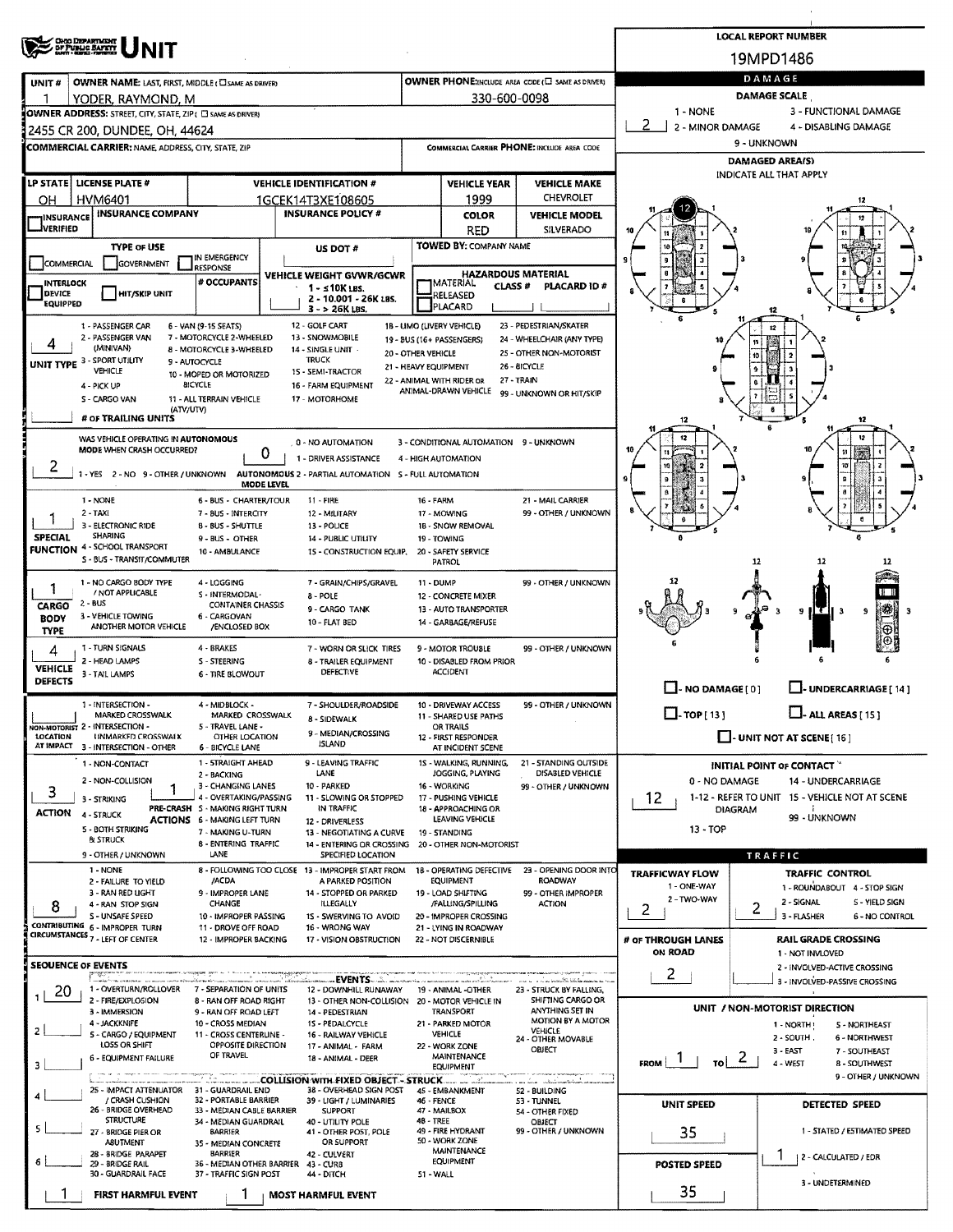|                                               |                                                                                  |                                                           |                                                                         |                                                      |                                                          |                                                       |                                      | <b>LOCAL REPORT NUMBER</b>                                         |  |  |  |  |
|-----------------------------------------------|----------------------------------------------------------------------------------|-----------------------------------------------------------|-------------------------------------------------------------------------|------------------------------------------------------|----------------------------------------------------------|-------------------------------------------------------|--------------------------------------|--------------------------------------------------------------------|--|--|--|--|
|                                               | <b>ONG DEPARTMENT</b><br>OF PUBLIC SAFETY                                        |                                                           | 19MPD1486                                                               |                                                      |                                                          |                                                       |                                      |                                                                    |  |  |  |  |
| UNIT#                                         | OWNER NAME: LAST, FIRST, MIDDLE (CI SAME AS DRIVER)                              |                                                           |                                                                         |                                                      |                                                          | OWNER PHONE: INCLUDE AREA CODE (L) SAME AS DRIVERY    | DAMAGE<br><b>DAMAGE SCALE</b>        |                                                                    |  |  |  |  |
| 2                                             | COLLINS, KYLER, A<br>OWNER ADDRESS: STREET, CITY, STATE, ZIP ( C SAME AS DRIVER) |                                                           |                                                                         |                                                      | 740-507-3189                                             |                                                       | 1 - NONE                             | 3 - FUNCTIONAL DAMAGE                                              |  |  |  |  |
|                                               | 9066 TR 1040, BIG PRAIRIE, OH, 44611                                             |                                                           |                                                                         |                                                      |                                                          |                                                       | 2<br>2 - MINOR DAMAGE                | 4 - DISABLING DAMAGE                                               |  |  |  |  |
|                                               | <b>COMMERCIAL CARRIER: NAME, ADDRESS, CITY, STATE, ZIP</b>                       |                                                           |                                                                         |                                                      |                                                          | COMMERCIAL CARRIER PHONE: INCLUDE AREA CODE           |                                      | 9 - UNKNOWN                                                        |  |  |  |  |
|                                               |                                                                                  |                                                           |                                                                         |                                                      |                                                          |                                                       |                                      | <b>DAMAGED AREA(S)</b><br>INDICATE ALL THAT APPLY                  |  |  |  |  |
|                                               | LP STATE   LICENSE PLATE #                                                       |                                                           | <b>VEHICLE IDENTIFICATION #</b>                                         | <b>VEHICLE YEAR</b><br><b>VEHICLE MAKE</b><br>SUBARU |                                                          |                                                       |                                      |                                                                    |  |  |  |  |
| OН<br><b>INSURANCE</b>                        | UJ433124<br><b>INSURANCE COMPANY</b>                                             |                                                           | 4S3BG6852V6629335<br><b>INSURANCE POLICY #</b>                          |                                                      | 1997<br><b>COLOR</b>                                     | <b>VEHICLE MODEL</b>                                  |                                      |                                                                    |  |  |  |  |
| XVERIFIED                                     | LIBERTY MUTUAL                                                                   |                                                           | AO5-281-379110-75 93                                                    |                                                      | BLK                                                      | <b>LEGACY</b>                                         |                                      |                                                                    |  |  |  |  |
|                                               | <b>TYPE OF USE</b>                                                               | IN EMERGENCY                                              | US DOT #                                                                |                                                      | <b>TOWED BY: COMPANY NAME</b>                            |                                                       |                                      |                                                                    |  |  |  |  |
| COMMERCIAL                                    | GOVERNMENT                                                                       | <b>RESPONSE</b>                                           | VEHICLE WEIGHT GVWR/GCWR                                                |                                                      |                                                          | <b>HAZARDOUS MATERIAL</b>                             |                                      |                                                                    |  |  |  |  |
| <b>INTERLOCK</b><br>DEVICE<br><b>EQUIPPED</b> | <b>HIT/SKIP UNIT</b>                                                             | # OCCUPANTS                                               | $1 - 510K$ LBS.<br>2 - 10,001 - 26K LBS.<br>$3 - 26K$ LBS.              |                                                      | <b>IMATERIAL</b><br><b>CLASS#</b><br>RELEASED<br>PLACARD | PLACARD ID#                                           |                                      |                                                                    |  |  |  |  |
|                                               | 1 - PASSENGER CAR<br>2 - PASSENGER VAN                                           | 6 - VAN (9-15 SEATS)<br>7 - MOTORCYCLE 2-WHEELED          | 12 - GOLF CART<br>13 - SNOWMOBILE                                       | 18 - LIMO (LIVERY VEHICLE)                           |                                                          | 23 - PEDESTRIAN/SKATER                                |                                      |                                                                    |  |  |  |  |
|                                               | (MINIVAN)                                                                        | 8 - MOTORCYCLE 3-WHEELED                                  | 14 - SINGLE UNIT                                                        | 19 - BUS (16+ PASSENGERS)<br>20 - OTHER VEHICLE      |                                                          | 24 - WHEELCHAIR (ANY TYPE)<br>2S - OTHER NON-MOTORIST |                                      |                                                                    |  |  |  |  |
|                                               | UNIT TYPE 3 - SPORT UTILITY<br><b>VEHICLE</b>                                    | 9 - AUTOCYCLE<br>10 - MOPED OR MOTORIZED                  | <b>TRUCK</b><br>15 - SEMI-TRACTOR                                       | 21 - HEAVY EQUIPMENT                                 |                                                          | 26 - BICYCLE<br>27 - TRAIN                            |                                      |                                                                    |  |  |  |  |
|                                               | 4 - PICK UP<br>S - CARGO VAN                                                     | <b>BICYCLE</b><br>11 - ALL TERRAIN VEHICLE                | 16 - FARM EQUIPMENT<br>17 - MOTORHOME                                   | 22 - ANIMAL WITH RIDER OR<br>ANIMAL-DRAWN VEHICLE    |                                                          | 99 - UNKNOWN OR HIT/SKIP                              |                                      |                                                                    |  |  |  |  |
|                                               | (ATV/UTV)<br># OF TRAILING UNITS                                                 |                                                           |                                                                         |                                                      |                                                          |                                                       | 12                                   | 12                                                                 |  |  |  |  |
|                                               | WAS VEHICLE OPERATING IN AUTONOMOUS                                              |                                                           | 0 - NO AUTOMATION                                                       |                                                      |                                                          |                                                       | 12                                   |                                                                    |  |  |  |  |
|                                               | MODE WHEN CRASH OCCURRED?                                                        | 0                                                         | 1 - DRIVER ASSISTANCE                                                   | 4 - HIGH AUTOMATION                                  | 3 - CONDITIONAL AUTOMATION 9 - UNKNOWN                   |                                                       |                                      |                                                                    |  |  |  |  |
| 2                                             | 1 - YES 2 - NO 9 - OTHER / UNKNOWN                                               |                                                           | AUTONOMOUS 2 - PARTIAL AUTOMATION 5 - FULL AUTOMATION                   |                                                      |                                                          |                                                       |                                      | 10                                                                 |  |  |  |  |
|                                               | 1 - NONE                                                                         | <b>MODE LEVEL</b><br>6 - BUS - CHARTER/TOUR               | $11 -$ FIRE                                                             | <b>16 - FARM</b>                                     |                                                          | 21 - MAIL CARRIER                                     |                                      |                                                                    |  |  |  |  |
|                                               | $2 - TAXI$                                                                       | 7 - BUS - INTERCITY                                       | 12 MILITARY                                                             | 17 MOWING                                            |                                                          | 99 - OTHER / UNKNOWN                                  |                                      |                                                                    |  |  |  |  |
| <b>SPECIAL</b>                                | 3 - ELECTRONIC RIDE<br>SHARING                                                   | 8 - BUS - SHUTTLE<br>9 - BUS - OTHER                      | 13 - POLICE<br>14 - PUBLIC UTILITY                                      | 19 - TOWING                                          | <b>18 - SNOW REMOVAL</b>                                 |                                                       |                                      |                                                                    |  |  |  |  |
| <b>FUNCTION</b>                               | 4 - SCHOOL TRANSPORT<br>S - BUS - TRANSIT/COMMUTER                               | 10 - AMBULANCE                                            | <b>1S - CONSTRUCTION EQUIP.</b>                                         | <b>PATROL</b>                                        | 20 - SAFETY SERVICE                                      |                                                       |                                      | 12                                                                 |  |  |  |  |
|                                               | 1 - NO CARGO BODY TYPE                                                           | 4 - LOGGING                                               | 7 - GRAIN/CHIPS/GRAVEL                                                  | $11 - DUMP$                                          |                                                          | 99 - OTHER / UNKNOWN                                  |                                      |                                                                    |  |  |  |  |
| CARGO                                         | / NOT APPLICABLE<br>$2 - 8US$                                                    | S - INTERMODAL<br><b>CONTAINER CHASSIS</b>                | 8 - POLE                                                                |                                                      | 12 - CONCRETE MIXER                                      |                                                       |                                      |                                                                    |  |  |  |  |
| <b>BODY</b>                                   | 3 - VEHICLE TOWING<br>ANOTHER MOTOR VEHICLE                                      | 6 - CARGOVAN<br>/ENCLOSED BOX                             | 9 - CARGO TANK<br>10 - FLAT BED                                         |                                                      | 13 - AUTO TRANSPORTER<br>14 - GARBAGE/REFUSE             |                                                       |                                      | 糝<br>9 IL C<br>9<br>$\mathbf{a}$                                   |  |  |  |  |
| <b>TYPE</b>                                   | 1 - TURN SIGNALS                                                                 | 4 - BRAKES                                                |                                                                         |                                                      |                                                          | 99 - OTHER / UNKNOWN                                  |                                      |                                                                    |  |  |  |  |
| <b>VEHICLE</b>                                | 2 - HEAD LAMPS                                                                   | <b>S-STEERING</b>                                         | 7 - WORN OR SLICK TIRES<br><b>8 - TRAILER EQUIPMENT</b>                 |                                                      | 9 - MOTOR TROUBLE<br>10 - DISABLED FROM PRIOR            |                                                       |                                      |                                                                    |  |  |  |  |
| <b>DEFECTS</b>                                | 3 - TAIL LAMPS                                                                   | 6 - TIRE BLOWOUT                                          | <b>DEFECTIVE</b>                                                        | <b>ACCIDENT</b>                                      |                                                          |                                                       | $\Box$ - NO DAMAGE [ 0 ]             | U-UNDERCARRIAGE [14]                                               |  |  |  |  |
|                                               | 1 - INTERSECTION                                                                 | 4 - MIDBLOCK -                                            | 7 - SHOULDER/ROADSIDE                                                   |                                                      | 10 - DRIVEWAY ACCESS                                     | 99 - OTHER / UNKNOWN                                  |                                      |                                                                    |  |  |  |  |
|                                               | MARKED CROSSWALK<br>NON-MOTORLST 2 - INTERSECTION -                              | MARKED CROSSWALK<br>S-TRAVEL LANE -                       | 8 - SIDEWALK                                                            | <b>OR TRAILS</b>                                     | 11 - SHARED USE PATHS                                    |                                                       | $\Box$ TOP [13]                      | $L$ -ALL AREAS [15]                                                |  |  |  |  |
| LOCATION                                      | UNMARKED CROSSWALK<br>AT IMPACT 3 - INTERSECTION - OTHER                         | OTHER LOCATION<br>6 - BICYCLE LANE                        | 9 - MEDJAN/CROSSING<br><b>ISLAND</b>                                    |                                                      | 12 - FIRST RESPONDER<br>AT INCIDENT SCENE                |                                                       |                                      | $\Box$ - UNIT NOT AT SCENE[16]                                     |  |  |  |  |
|                                               | 1 - NON-CONTACT                                                                  | 1 - STRAIGHT AHEAD                                        | 9 - LEAVING TRAFFIC                                                     |                                                      | 15 - WALKING, RUNNING,                                   | 21 - STANDING OUTSIDE                                 |                                      | INITIAL POINT OF CONTACT                                           |  |  |  |  |
|                                               | 2 - NON-COLLISION<br>11                                                          | 2 - BACKING<br>3 - CHANGING LANES                         | LANE<br>10 - PARKED                                                     | 16 - WORKING                                         | JOGGING, PLAYING                                         | DISABLED VEHICLE<br>99 - OTHER / UNKNOWN              | 0 - NO DAMAGE                        | 14 - UNDERCARRIAGE                                                 |  |  |  |  |
| 4<br><b>ACTION</b>                            | 3 - STRIKING                                                                     | 4 - OVERTAKING/PASSING<br>PRE-CRASH S - MAKING RIGHT TURN | 11 - SLOWING OR STOPPED<br>IN TRAFFIC                                   |                                                      | 17 - PUSHING VEHICLE<br>18 - APPROACHING OR              |                                                       | 6<br><b>DIAGRAM</b>                  | 1-12 - REFER TO UNIT 1S - VEHICLE NOT AT SCENE                     |  |  |  |  |
|                                               | 4 - STRUCK<br>5 - BOTH STRIKING                                                  | <b>ACTIONS 6 - MAKING LEFT TURN</b><br>7 - MAKING U-TURN  | 12 - DRIVERLESS<br>13 - NEGOTIATING A CURVE                             | 19 - STANDING                                        | LEAVING VEHICLE                                          |                                                       | $13 - TOP$                           | 99 - UNKNOWN                                                       |  |  |  |  |
|                                               | & STRUCK                                                                         | <b>B-ENTERING TRAFFIC</b>                                 | 14 - ENTERING OR CROSSING                                               |                                                      | 20 - OTHER NON-MOTORIST                                  |                                                       |                                      |                                                                    |  |  |  |  |
|                                               | 9 - OTHER / UNKNOWN<br>1 - NONE                                                  | LANE                                                      | SPECIFIED LOCATION<br>8 - FOLLOWING TOO CLOSE 13 - IMPROPER START FROM  |                                                      |                                                          | 18 - OPERATING DEFECTIVE 23 - OPENING DOOR INTO       | <b>TRAFFICWAY FLOW</b>               | TRAFFIC<br><b>TRAFFIC CONTROL</b>                                  |  |  |  |  |
|                                               | 2 - FAILURE TO YIELD<br>3 - RAN RED LIGHT                                        | /ACDA<br>9 - IMPROPER LANE                                | A PARKED POSITION<br>14 - STOPPED OR PARKED                             |                                                      | <b>EQUIPMENT</b><br>19 - LOAD SHIFTING                   | ROADWAY<br>99 - OTHER IMPROPER                        | 1 - ONE-WAY                          | 1 - ROUNDABOUT 4 - STOP SIGN                                       |  |  |  |  |
|                                               | 4 - RAN STOP SIGN<br><b>S - UNSAFE SPEED</b>                                     | <b>CHANGE</b><br>10 - IMPROPER PASSING                    | <b>ILLEGALLY</b><br>15 - SWERVING TO AVOID                              |                                                      | /FALLING/SPILLING<br>20 - IMPROPER CROSSING              | ACTION                                                | 2 - TWO-WAY                          | 2 - SIGNAL<br>5 - YIELD SIGN<br>2<br>3 - FLASHER<br>6 - NO CONTROL |  |  |  |  |
|                                               | CONTRIBUTING 6 - IMPROPER TURN<br>CIRCUMSTANCES <sub>7</sub> - LEFT OF CENTER    | 11 - DROVE OFF ROAD                                       | 16 - WRONG WAY                                                          |                                                      | 21 - LYING IN ROADWAY                                    |                                                       |                                      |                                                                    |  |  |  |  |
|                                               |                                                                                  | 12 - IMPROPER BACKING                                     | 17 - VISION OBSTRUCTION                                                 |                                                      | 22 - NOT DISCERNIBLE                                     |                                                       | # OF THROUGH LANES<br><b>ON ROAD</b> | <b>RAIL GRADE CROSSING</b><br>1 - NOT INVLOVED                     |  |  |  |  |
| <b>SEQUENCE OF EVENTS</b>                     | <u>tang ana</u>                                                                  |                                                           | <b>EVENTS</b>                                                           |                                                      |                                                          |                                                       | $\mathbf{2}$                         | 2 - INVOLVED-ACTIVE CROSSING                                       |  |  |  |  |
| 20                                            | 1 - OVERTURN/ROLLOVER<br>2 - FIRE/EXPLOSION                                      | 7 - SEPARATION OF UNITS<br>8 - RAN OFF ROAD RIGHT         | 12 - DOWNHILL RUNAWAY<br>13 - OTHER NON-COLLISION 20 - MOTOR VEHICLE IN |                                                      | 19 - ANIMAL -OTHER                                       | 23 - STRUCK BY FALLING,<br>SHIFTING CARGO OR          |                                      | 3 - INVOLVED-PASSIVE CROSSING                                      |  |  |  |  |
|                                               | 3 - IMMERSION                                                                    | 9 - RAN OFF ROAD LEFT                                     | 14 - PEDESTRIAN                                                         |                                                      | <b>TRANSPORT</b>                                         | ANYTHING SET IN<br>MOTION BY A MOTOR                  |                                      | UNIT / NON-MOTORIST DIRECTION                                      |  |  |  |  |
| 2                                             | 4 - JACKKNIFE<br>5 - CARGO / EQUIPMENT                                           | 10 - CROSS MEDIAN<br>11 - CROSS CENTERLINE -              | 15 - PEDALCYCLE<br>16 - RAILWAY VEHICLE                                 | VEHICLE                                              | 21 - PARKED MOTOR                                        | VEHICLE<br>24 - OTHER MOVABLE                         |                                      | 1 - NORTH<br>5 - NORTHEAST<br>$2 - 50$ UTH<br>6 - NORTHWEST        |  |  |  |  |
|                                               | LOSS OR SHIFT<br>6 - EQUIPMENT FAILURE                                           | OPPOSITE DIRECTION<br>OF TRAVEL                           | 17 - ANIMAL - FARM<br>18 - ANIMAL - DEER                                | 22 - WORK ZONE                                       | <b>MAINTENANCE</b>                                       | OBJECT                                                | $_{\rm rot}$ 2<br><b>FROM</b>        | $3 - EAST$<br>7 - SOUTHEAST<br>4 - WEST<br>8 - SOUTHWEST           |  |  |  |  |
|                                               | anse -                                                                           |                                                           |                                                                         |                                                      | EQUIPMENT                                                |                                                       |                                      | 9 - OTHER / UNKNOWN                                                |  |  |  |  |
|                                               | 25 - IMPACT ATTENUATOR 31 - GUARDRAIL END<br>/ CRASH CUSHION                     | 32 - PORTABLE BARRIER                                     | 38 - OVERHEAD SIGN POST<br>39 - LIGHT / LUMINARIES                      | 45 - EMBANKMENT<br>46 - FENCE                        |                                                          | <b>S2 - BUILDING</b><br>53 - TUNNEL                   |                                      |                                                                    |  |  |  |  |
|                                               | 26 - BRIDGE OVERHEAD<br><b>STRUCTURE</b>                                         | 33 - MEDIAN CABLE BARRIER<br>34 - MEDIAN GUARDRAIL        | <b>SUPPORT</b><br>40 - UTILITY POLE                                     | 47 - MAILBOX<br>48 - TREE                            |                                                          | S4 - OTHER FIXED<br>OBJECT                            | <b>UNIT SPEED</b>                    | DETECTED SPEED                                                     |  |  |  |  |
|                                               | 27 - BRIDGE PIER OR<br><b>ABUTMENT</b>                                           | <b>BARRIER</b><br>35 - MEDIAN CONCRETE                    | 41 - OTHER POST, POLE<br>OR SUPPORT                                     | 49 - FIRE HYDRANT<br>50 - WORK ZONE                  |                                                          | 99 - OTHER / UNKNOWN                                  | 0                                    | 1 - STATED / ESTIMATED SPEED                                       |  |  |  |  |
|                                               | 28 - BRIDGE PARAPET<br>29 - BRIDGE RAIL                                          | <b>BARRIER</b><br>36 - MEDIAN OTHER BARRIER 43 - CURB     | 42 - CULVERT                                                            |                                                      | <b>MAINTENANCE</b><br>EQUIPMENT                          |                                                       | <b>POSTED SPEED</b>                  | 2 - CALCULATED / EDR                                               |  |  |  |  |
|                                               | 30 - GUARDRAIL FACE                                                              | 37 - TRAFFIC SIGN POST                                    | 44 - DITCH                                                              | 51 - WALL                                            |                                                          |                                                       |                                      | 3 - UNDETERMINED                                                   |  |  |  |  |
|                                               | FIRST HARMFUL EVENT                                                              |                                                           | <b>MOST HARMFUL EVENT</b>                                               |                                                      |                                                          |                                                       | 35                                   |                                                                    |  |  |  |  |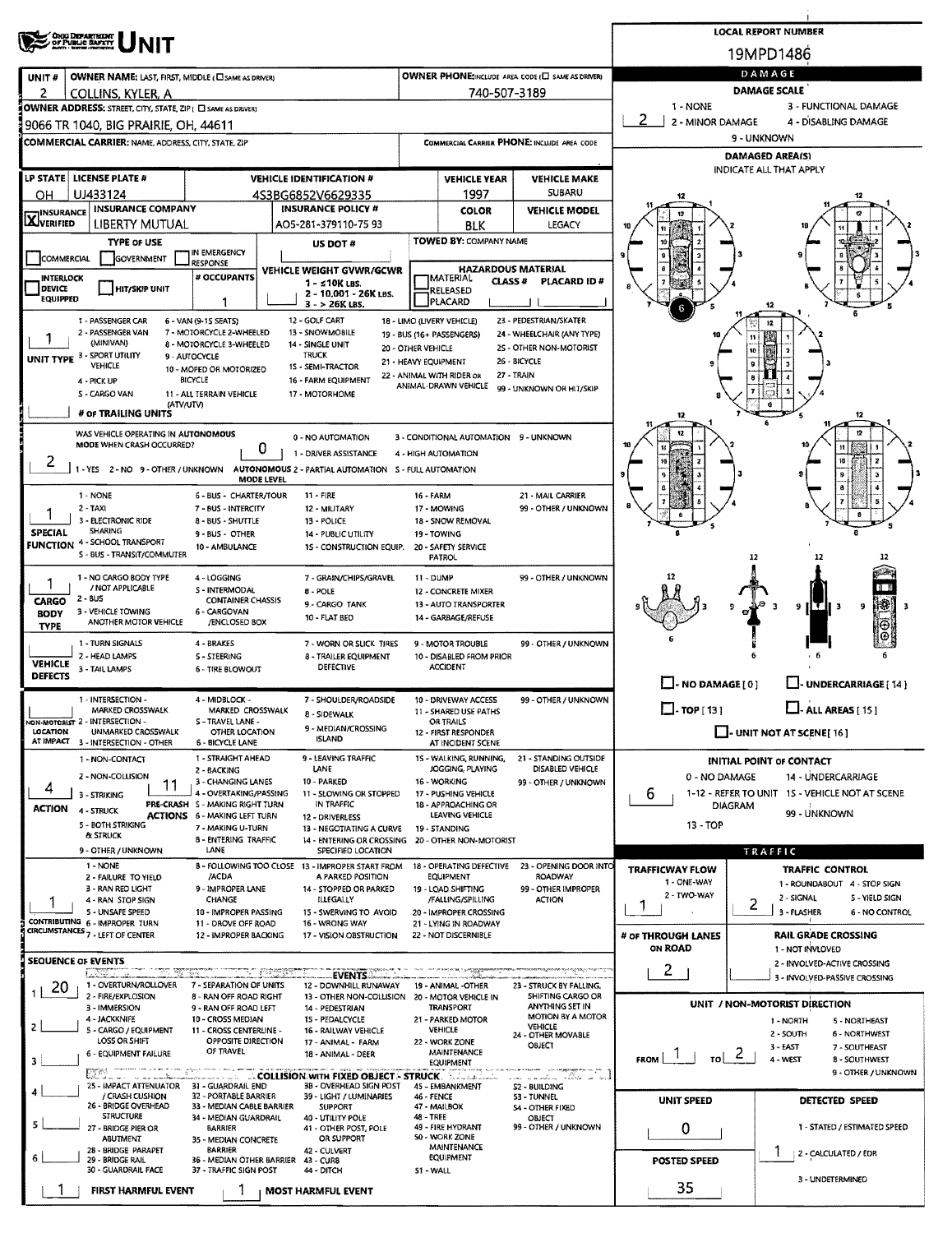|                                                          | <b>EXERCO MOTORIST / NON-MOTORIST</b>                                   |                                                   |                                            |                      |                                                       |             |                                                              |               |                                            | <b>LOCAL REPORT NUMBER</b>                              | 19MPD1486                             |                        |                                            | <b>GENDER</b><br>50<br>м   |  |  |  |  |  |  |
|----------------------------------------------------------|-------------------------------------------------------------------------|---------------------------------------------------|--------------------------------------------|----------------------|-------------------------------------------------------|-------------|--------------------------------------------------------------|---------------|--------------------------------------------|---------------------------------------------------------|---------------------------------------|------------------------|--------------------------------------------|----------------------------|--|--|--|--|--|--|
| UNIT #                                                   |                                                                         | NAME: LAST, FIRST, MIDDLE                         |                                            |                      |                                                       |             |                                                              |               |                                            | DATE OF BIRTH                                           |                                       |                        | AGE                                        |                            |  |  |  |  |  |  |
|                                                          |                                                                         | YODER, RAYMOND, M                                 |                                            |                      |                                                       |             |                                                              |               |                                            | 03/18/1969                                              |                                       |                        |                                            |                            |  |  |  |  |  |  |
|                                                          | <b>ADDRESS: STREET, CITY, STATE, ZIP</b>                                |                                                   |                                            |                      |                                                       |             |                                                              |               |                                            | <b>CONTACT PHONE - INCLUDE AREA CODE</b>                |                                       |                        |                                            |                            |  |  |  |  |  |  |
|                                                          |                                                                         | 2455 CR 200, DUNDEE, OH, 44624                    |                                            |                      |                                                       |             |                                                              |               | 330-600-0098                               |                                                         |                                       |                        |                                            |                            |  |  |  |  |  |  |
| NON-MOTOR<br><b>INJURIES IINJURED</b>                    |                                                                         | <b>EMS AGENCY (NAME)</b>                          |                                            |                      | <b>INJURED TAKEN TO: MEDICAL FACILITY (NAME CITY)</b> |             | <b>SAFETY EQUIPMENT</b>                                      |               |                                            | <b>SEATING</b>                                          |                                       | AIR BAG USAGE          | <b>EJECTION</b>                            | TRAPPED                    |  |  |  |  |  |  |
| 5                                                        | <b>TAKEN</b><br>$P^{\gamma}$ $1$                                        |                                                   |                                            |                      |                                                       |             | luseo<br>4                                                   |               | <b>IDOT-COMPLIANT</b><br><b>IMC HELMET</b> | POSITION<br>1                                           |                                       | 5                      | 1                                          |                            |  |  |  |  |  |  |
| <b>OL STATE</b>                                          |                                                                         |                                                   |                                            |                      |                                                       | LOCAL       | OFFENSE DESCRIPTION                                          |               |                                            |                                                         |                                       |                        |                                            | 1                          |  |  |  |  |  |  |
| <b>TOTORIST</b>                                          | <b>OPERATOR LICENSE NUMBER</b><br><b>OFFENSE CHARGED</b><br><b>CODE</b> |                                                   |                                            |                      |                                                       |             |                                                              |               |                                            |                                                         |                                       |                        | <b>CITATION NUMBER</b>                     |                            |  |  |  |  |  |  |
| OН                                                       | RR191398                                                                |                                                   |                                            | 333.03A              |                                                       | x           | <b>ACDA</b>                                                  |               |                                            |                                                         |                                       | 1VB7PV                 |                                            |                            |  |  |  |  |  |  |
| OL CLASS                                                 | <b>ENDORSEMENT</b>                                                      | <b>RESTRICTION SELECT UP TO 3</b>                 | <b>DRIVER</b>                              |                      | ALCOHOL / DRUG SUSPECTED                              |             | <b>CONDITION</b>                                             |               | ALCOHOL TEST                               |                                                         |                                       | DRUG TEST(S)           |                                            |                            |  |  |  |  |  |  |
| 4                                                        |                                                                         | з                                                 | $(BY_1$                                    | <b>DISTRACTED</b>    | <b>ALCOHOL</b><br>MARUUANA                            |             | 1                                                            | <b>STATUS</b> | <b>TYPE</b>                                |                                                         | <b>STATUS</b><br>VALUE<br><b>TYPE</b> |                        | RESULTS SELECT UP TO 4                     |                            |  |  |  |  |  |  |
|                                                          |                                                                         |                                                   |                                            |                      | <b>OTHER DRUG</b>                                     |             |                                                              | 1             | 1                                          |                                                         |                                       |                        |                                            |                            |  |  |  |  |  |  |
| UNIT #                                                   |                                                                         | NAME: LAST, FIRST, MIDDLE                         |                                            |                      |                                                       |             |                                                              |               |                                            | <b>DATE OF BIRTH</b>                                    |                                       |                        | <b>AGE</b>                                 | <b>GENDER</b>              |  |  |  |  |  |  |
| 2                                                        |                                                                         | COLLINS, KYLER, A                                 |                                            |                      |                                                       |             |                                                              |               |                                            | 09/24/1999                                              |                                       |                        | 19                                         | м                          |  |  |  |  |  |  |
|                                                          | <b>ADDRESS: STREET, CITY, STATE, ZIP</b>                                |                                                   |                                            |                      |                                                       |             |                                                              |               |                                            | <b>CONTACT PHONE - INCLUDE AREA CODE</b>                |                                       |                        |                                            |                            |  |  |  |  |  |  |
|                                                          |                                                                         | 9066 TR 1040, BIG PRAIRIE, OH, 44611              |                                            |                      |                                                       |             |                                                              |               | 740-507-3189                               |                                                         |                                       |                        |                                            |                            |  |  |  |  |  |  |
| <b>INJURIES INJURED</b>                                  | <b>TAKEN</b>                                                            | <b>EMS AGENCY (NAME)</b>                          |                                            |                      | INJURED TAKEN TO: MEDICAL FACILITY (NAME, CITY)       |             | <b>SAFETY EQUIPMENT</b><br>USED                              |               | <b>IDOT-C</b> ompliant                     | <b>SEATING</b><br><b>POSITION</b>                       |                                       | AIR BAG USAGE          | <b>EJECTION</b>                            | <b>TRAPPED</b>             |  |  |  |  |  |  |
| 5                                                        | BY<br>11                                                                |                                                   |                                            |                      |                                                       |             | 4                                                            |               | <b>IMC HELMET</b>                          | 1                                                       |                                       | $1$ :                  | 1                                          | 1                          |  |  |  |  |  |  |
|                                                          |                                                                         | OL STATE OPERATOR LICENSE NUMBER                  |                                            |                      | <b>OFFENSE CHARGED</b>                                | LOCAL       | <b>OFFENSE DESCRIPTION</b>                                   |               |                                            |                                                         |                                       | <b>CITATION NUMBER</b> |                                            |                            |  |  |  |  |  |  |
| <b>CIORIST / NOM-MOTORIST</b><br>он                      |                                                                         |                                                   |                                            |                      |                                                       | <b>CODE</b> |                                                              |               |                                            |                                                         |                                       |                        |                                            |                            |  |  |  |  |  |  |
|                                                          | UJ433124                                                                |                                                   |                                            |                      |                                                       |             |                                                              |               |                                            |                                                         |                                       |                        |                                            |                            |  |  |  |  |  |  |
| OL CLASS                                                 | <b>ENDORSEMENT</b>                                                      | <b>RESTRICTION SELECT UP TO 3</b>                 | <b>DRIVER</b>                              | <b>DISTRACTED</b>    | ALCOHOL / DRUG SUSPECTED<br>ALCOHOL<br>MARUUANA       |             | <b>CONDITION</b>                                             | <b>STATUS</b> | ALCOHOL TEST<br><b>TYPE</b>                | VALUE                                                   | <b>STATUS</b>                         | <b>TYPE</b>            | <b>DRUG TEST(S)</b>                        | RESULTS SELECT UP TO 4     |  |  |  |  |  |  |
| 4                                                        |                                                                         |                                                   | $18Y_1$                                    |                      | <b>OTHER DRUG</b>                                     |             | 1                                                            | 1             | 1                                          |                                                         | 1                                     | 1                      |                                            |                            |  |  |  |  |  |  |
| UNIT #                                                   |                                                                         | NAME: LAST, FIRST, MIDDLE                         |                                            |                      |                                                       |             |                                                              |               |                                            | DATE OF BIRTH                                           |                                       |                        | AGE                                        | <b>GENDER</b>              |  |  |  |  |  |  |
|                                                          |                                                                         |                                                   |                                            |                      |                                                       |             |                                                              |               |                                            |                                                         |                                       |                        |                                            |                            |  |  |  |  |  |  |
|                                                          |                                                                         |                                                   |                                            |                      |                                                       |             |                                                              |               |                                            |                                                         |                                       |                        |                                            |                            |  |  |  |  |  |  |
| <b>TRISOLOW-NONY</b>                                     | <b>ADDRESS: STREET, CITY, STATE, ZIP</b>                                |                                                   |                                            |                      |                                                       |             |                                                              |               |                                            | <b>CONTACT PHONE - INCLUDE AREA CODE</b>                |                                       |                        |                                            |                            |  |  |  |  |  |  |
|                                                          |                                                                         |                                                   |                                            |                      |                                                       |             |                                                              |               |                                            |                                                         |                                       |                        |                                            |                            |  |  |  |  |  |  |
| <b>INJURIES INJURED</b>                                  | <b>TAKEN</b>                                                            | <b>EMS AGENCY (NAME)</b>                          |                                            |                      | INJURED TAKEN TO: MEDICAL FACILITY (NAME CITY)        |             | <b>SAFETY EQUIPMENT</b><br><b>USED</b>                       |               | DOT-COMPLIANT                              | <b>SEATING</b><br><b>POSITION</b>                       |                                       | AIR BAG USAGE          | <b>EJECTION</b>                            | TRAPPED                    |  |  |  |  |  |  |
|                                                          | BY                                                                      |                                                   |                                            |                      |                                                       |             |                                                              |               | IMC HELMET                                 |                                                         |                                       |                        |                                            |                            |  |  |  |  |  |  |
| <b>OL STATE</b>                                          |                                                                         | <b>OPERATOR LICENSE NUMBER</b>                    |                                            |                      | <b>OFFENSE CHARGED</b>                                | LOCAL       | OFFENSE DESCRIPTION                                          |               |                                            |                                                         |                                       | <b>CITATION NUMBER</b> |                                            |                            |  |  |  |  |  |  |
| MOTORIST                                                 |                                                                         |                                                   |                                            |                      |                                                       | <b>CODE</b> |                                                              |               |                                            |                                                         |                                       |                        |                                            |                            |  |  |  |  |  |  |
| OL CLASS                                                 | <b>ENDORSEMENT</b>                                                      | <b>RESTRICTION SELECT UP TO 3</b>                 | <b>DRIVER</b>                              |                      | ALCOHOL / DRUG SUSPECTED                              |             | <b>CONDITION</b>                                             |               | <b>ALCOHOL TEST</b>                        |                                                         |                                       |                        | DRUG TEST(S)                               |                            |  |  |  |  |  |  |
|                                                          |                                                                         |                                                   | BY                                         |                      | DISTRACTED   ALCOHOL<br>MARIJUANA                     |             |                                                              | <b>STATUS</b> | <b>TYPE</b>                                | VALUE                                                   | <b>STATUS</b>                         | <b>TYPE</b>            |                                            | RESULTS SELECT UP TO 4     |  |  |  |  |  |  |
|                                                          |                                                                         |                                                   |                                            |                      | <b>OTHER DRUG</b>                                     |             |                                                              |               |                                            |                                                         |                                       |                        |                                            |                            |  |  |  |  |  |  |
|                                                          | <b>INJURIES</b>                                                         | <b>SEATING POSITION</b>                           |                                            | <b>AIR BAG</b>       | <b>OL CLASS</b>                                       |             | OL RESTRICTION(S)                                            |               |                                            | <b>DRIVER DISTRACTION</b>                               |                                       |                        | <b>TEST STATUS</b>                         |                            |  |  |  |  |  |  |
| <b>FATAL</b>                                             |                                                                         | <b>FRONT - LEFT SIDE</b>                          | 1 - NOT DEPLOYED                           | DEPLOYED FRONT       | – CLASS A                                             |             | - ALCOHOL INTERLOCK                                          |               |                                            | - NOT DISTRACTED                                        |                                       | J.                     | 1 - NONE GIVEN                             |                            |  |  |  |  |  |  |
| - SUSPECTED SERIOUS<br>injury.                           |                                                                         | (MOTORCYCLE DRIVER):<br>2 - FRONT - MIDDLE        | 3 - DEPLOYED SIDE                          |                      | 2 - CLASS B                                           |             | <b>DEVICE</b><br>CDLINTRASTATE ONLY                          |               |                                            | 2 - MANUALLY OPERATING AN<br><b>ELECTRONIC</b>          |                                       |                        | 2 - TEST REFUSED<br><b>3-TEST GIVEN, %</b> |                            |  |  |  |  |  |  |
| 3 - SUSPECTED MINOR                                      |                                                                         | 3 - FRONT - RIGHT SIDE<br>4 - SECOND - LEFT SIDE  | <b>FRONT/SIDE*</b>                         | - DEPLOYED BOTH      | 3 - CLASS C                                           |             | 3 - CORRECTIVE LENSES<br>4 - FARM WAIVER'                    |               |                                            | <b>COMMUNICATION DEVICE.</b><br>(TEXTING, TYPING,       |                                       |                        | / UNUSABLE                                 | CONTAMINATED SAMPLE.       |  |  |  |  |  |  |
| <b>INJURY</b><br>POSSIBLE INJURY                         |                                                                         | (MOTORCYCLE PASSENGER)<br>5 - SECOND - MIDDLE     | 5 NOT APPLICABLE<br>9 - DEPLOYMENT UNKNOWN |                      | - REGULAR CLASS<br>$(OHIO = D)$                       |             | - EXCEPT CLASS A BUS<br>6 - EXCEPT CLASS A                   |               |                                            | <b>DIALING)</b><br>-TALKING ON HANDS-FREE               |                                       |                        | 4 - Test Given,                            |                            |  |  |  |  |  |  |
| NO APPARENT INJURY                                       |                                                                         | 6 - SECOND - RIGHT SIDE-                          |                                            |                      | 5'- M/C MOPED ONLY                                    |             | <b>BLCLASS B BUS</b>                                         |               |                                            | COMMUNICATION DEVICE.<br>TALKING ON HAND-HELD           |                                       | 5 - TEST GIVEN,        | RESULTS KNOWN.                             |                            |  |  |  |  |  |  |
|                                                          | 理子教室<br>INJURIES TAKEN BY                                               | 7 - THIRD - LEFT SIDE<br>(MOTORCYCLE SIDE CAR)    |                                            | <b>EJECTION</b>      | <b>6.- NO VALID OU?</b>                               |             | EXCEPT TRACTOR-TRAILER<br><b>8 - INTERMEDIATE LICENSE</b>    |               |                                            | <b>COMMUNICATION DEVICE</b><br>- OTHER ACTIVITY WITH AN |                                       |                        | <b>RESULTS UNKNOWN</b>                     |                            |  |  |  |  |  |  |
| <b>1 - NOT TRANSPORTED</b>                               |                                                                         | 8 - THIRD - MIDDLE.<br>9 THIRD - RIGHT SIDE       | 1 - NOT EIECTED<br>2 - PARTIALLY EJECTED   |                      | <b>OL ENDORSEMENT</b>                                 |             | <b>RESTRICTIONS</b><br>LEARNER'S PERMIT                      |               |                                            | ELECTRONIC DEVICE                                       |                                       | 1-NONE                 |                                            | <b>ALCOHOL TEST TYPE</b>   |  |  |  |  |  |  |
| <b>TREATED AT SCENE</b>                                  |                                                                         | 10 - SLEEPER SECTION.                             | 3 - TOTALLY EJECTED<br>4 - NOT APPLICABLE  |                      | H - HAZMAT                                            |             | <b>RESTRICTIONS</b><br>10 - LIMITED TO DAYLIGHT              |               |                                            | 6 - PASSENGER<br><b>FOTHER DISTRACTION</b>              |                                       | $2 - BLOOD$            |                                            |                            |  |  |  |  |  |  |
| 2<br>- EMS                                               |                                                                         | OF TRUCK CAB<br>11-PASSENGER IN                   |                                            |                      | M - MOTORCYCLE                                        |             | ONLY.<br>11 - LIMITED TO EMPLOYMENT                          |               |                                            | INSIDE THE VEHICLE.<br><b>8-OTHER DISTRACTION</b>       |                                       | 3-URINE<br>4 - BREATH  |                                            |                            |  |  |  |  |  |  |
| з<br>- POLICE<br>9.- OTHER / UNKNOWN                     |                                                                         | OTHER ENCLOSED CARGO.<br>AREA (NON-TRAILING UNIT) | 1-NOT TRAPPED                              | TRAPPED              | <b>P-PASSENGER</b>                                    |             | 12. LIMITED - OTHER                                          |               |                                            | OUTSIDE THE VEHICLE<br>9 - OTHER / UNKNOWN              |                                       | 5-COTHER               |                                            |                            |  |  |  |  |  |  |
|                                                          |                                                                         | BUS, PICK-UP WITH CAP)<br>2 - PASSENGER IN. S     | 2 - EXTRICATED BY                          | MECHANICAL MEANS     | N - TANKER                                            |             | 13 - MECHANICAL DEVICES I<br>(SPECIAL BRAKES, HAND           |               |                                            | <b>CONDITION</b>                                        |                                       | <b>1 - NONE</b>        | <b>DRUG TEST TY</b>                        |                            |  |  |  |  |  |  |
| <b>SAFETY EQUIPMENT</b>                                  |                                                                         | UNENCLOSED CARGO AREA : 3 - FREED BY              |                                            |                      | Q - MOTOR SCOOTER<br>r - Three-Wheel                  |             | CONTROLS, OR OTHER:<br><b>ADAPTIVE DEVICES)</b>              |               |                                            | - APPARENTLY NORMAL                                     |                                       | $2 - 8$ LOOD           |                                            |                            |  |  |  |  |  |  |
| 1- NONE USED<br>2 = SHOULDER BELT ONLY:                  |                                                                         | 13 - TRAILING UNIT<br>14 - RIDING ON VEHICLE      |                                            | NON-MECHANICAL MEANS | MOTORCYCLE                                            |             | <b>14-MILITARY VEHICLES ONLY</b><br><b>15 MOTOR VEHICLES</b> |               |                                            | PHYSICAL IMPAIRMENT.<br><b>EMOTIONAL (E.G.</b>          |                                       | 3 - URINE<br>4-OTHER   |                                            |                            |  |  |  |  |  |  |
| <b>USED</b><br>3 - LAP BELT ONLY USED ;                  |                                                                         | <b>EXTERIOR</b> SS<br>(NON-TRAILING UNIT)         |                                            |                      | S - SCHOOL BUS                                        |             | WITHOUT AIR BRAKES<br>16 - OUTSIDE MIRROR                    |               |                                            | DEPRESSED, ANGRY<br>DISTURBED)                          |                                       |                        |                                            | <b>DRUG TEST RESULT(S)</b> |  |  |  |  |  |  |
| 4 - SHOULDER & LAP BELT                                  |                                                                         | 15. NON-MOTORIST<br>99 - OTHER / UNKNOWN          |                                            |                      | <b>DOUBLE &amp; TRIPLE</b><br><b>TRAILERS</b>         |             | 17 PROSTHETIC AID<br>18 - OTHER                              |               |                                            | e Illness.                                              |                                       |                        | 1 - AMPHETAMINES                           |                            |  |  |  |  |  |  |
| USED.<br>5 - CHILD RESTRAINT SYSTEM                      |                                                                         |                                                   |                                            |                      | X - TANKER / HAZMAT:                                  |             |                                                              |               |                                            | FELL ASLEEP, FAINTED,<br><b>FATIGUED, ETC.</b>          |                                       |                        | 12 - BARBITURATES<br>3 - BENZODIAZEPINES   |                            |  |  |  |  |  |  |
| <b>FORWARD FACING</b><br>6 - CHILD RESTRAINT SYSTEM      |                                                                         |                                                   |                                            |                      | 股 受課数人<br>GENDER                                      |             |                                                              |               |                                            | - UNDER THE INFLUENCE OF<br>MEDICATIONS / DRUGS /       |                                       | 5 - COCAINE            | 14 - CANNABINOIDS                          |                            |  |  |  |  |  |  |
| - REAR FACING:<br>7 - BOOSTER SEAT                       |                                                                         |                                                   |                                            |                      | <b>F</b> FEMALE                                       |             |                                                              |               |                                            | <b>ALCOHOL</b>                                          |                                       |                        | 6 - OPIATES / OPIOIDS                      |                            |  |  |  |  |  |  |
| 8 - HELMET USED                                          |                                                                         |                                                   |                                            |                      | M. MALE                                               |             |                                                              |               |                                            | 9 - OTHER / UNKNOWN                                     |                                       | 7 - OTHER              | 8 - NEGATIVE RESULTS                       |                            |  |  |  |  |  |  |
| 9 - PROTECTIVE, PADS USED                                | (ELBOWS, KNEES, ETC)                                                    |                                                   |                                            |                      | U - OTHER / UNKNOWN                                   |             |                                                              |               |                                            |                                                         |                                       |                        |                                            |                            |  |  |  |  |  |  |
| 10 - REFLECTIVE CLOTHING<br>11 - LIGHTING - PEDESTRIAN - |                                                                         |                                                   |                                            |                      |                                                       |             |                                                              |               |                                            |                                                         |                                       |                        |                                            |                            |  |  |  |  |  |  |
| <b>A / BICYCLE ONLY</b>                                  |                                                                         |                                                   |                                            |                      |                                                       |             |                                                              |               |                                            |                                                         |                                       |                        |                                            |                            |  |  |  |  |  |  |
| 99 - OTHER / UNKNOWN                                     |                                                                         |                                                   |                                            |                      |                                                       |             |                                                              |               |                                            |                                                         |                                       |                        |                                            |                            |  |  |  |  |  |  |